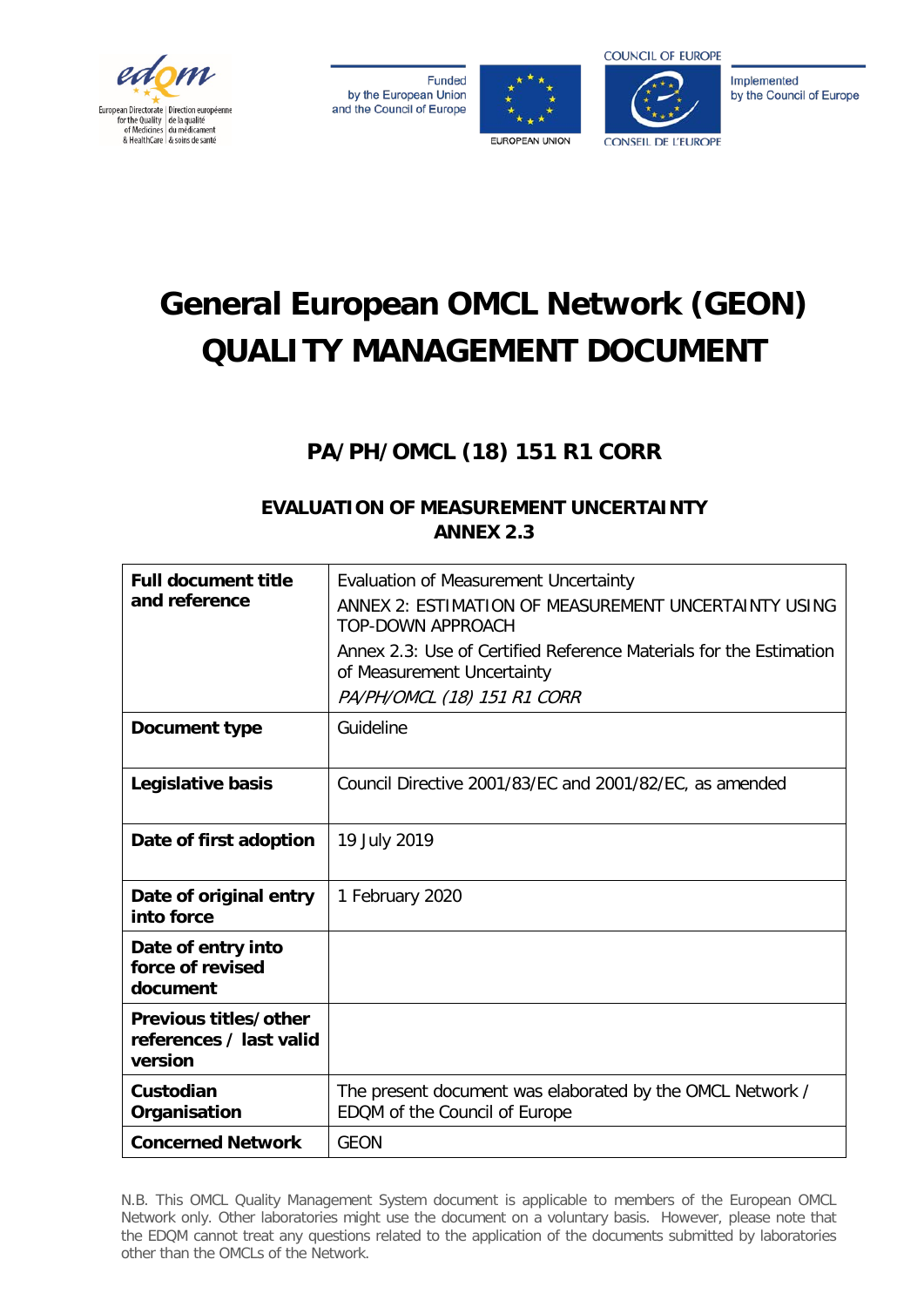## **Annex 2 to Guideline "Evaluation of Measurement Uncertainty"**  PA/PH/OMCL (18) 145 (in its current version)

## **Estimation of measurement uncertainty using Top-down approach**

## **Annex 2.3 Use of Certified Reference Materials for the estimation of MU**

This annex provides an example of how to use the uncertainty of the certified reference material in top-down approach for estimation of measurment uncertainty of the testing result. According to Ph. Eur. 5.12, a Certified Reference Material (CRM) is a reference material characterised by a metrologically valid procedure for one or more specified properties, accompanied by a certificate that states the value of the specified property, its associated uncertainty, and a statement of metrological traceability.

CRMs are available as pure substances, in solution in a pure solvent, or as substances in a matrix. They are typically used for qualification and calibration of equipment, validation and quality control of analytical procedures, in particular to evaluate the precision and bias (i.e. uncertainty) of a method.

The uncertainty of the CRM can be expressed as:

#### a) Expanded uncertainty (in units of the test result)

#### For example:

A buffer used for calibration of pH-meters has a certified value of 7.00  $\pm$  0.02 pH units (the expanded uncertainty given in the certificate is  $U(\text{pH}) = 0.02$ , for a coverage factor  $k = 2$ ).

The standard uncertainty,  $u(pH)$ , i.e. a standard deviation (in units of the test), can be calculated from the expanded uncertainty as:

$$
u(pH) = \frac{U(pH)}{k} = \frac{0.02}{2} = 0.01 \text{ pH units}
$$

The relative standard uncertainty is calculated as:

$$
\frac{u(pH)}{pH (Certified value)} = \frac{0.01}{7.00} = 0.0014
$$

(corresponding to 0.14%)

b) Expanded uncertainty (as relative value in percent *i.e.* a relative standard deviation in % of the mean of measurements in cases where sources of variation have different units)

For example:

1. The certificate of analysis of Rafoxanide Reference Material includes a declared content (Ccert) of 99.7% and the sentence: "The estimated uncertainty of a single measurement of the assay can be expected to be 0.5% relative (level of confidence  $P = 95\%$ ,  $n=6$ ), whereby the assay measurements are calculated by 100% minus found impurities".

Since the certificate provides the number of determinations (n), the coverage factor  $(k = 2)$  can be replaced by the Student t-value considering the level of confidence and number of replicates given in the certificate. Therefore, the Student t-value is equal to 2.571 for P=95% and  $n = 6$ .

The value of 0.5% given in the certificate is the relative expanded uncertainty (U( $C_{\text{cert}}$  rel). The standard uncertainty  $u(C_{\text{cert}})$  can be calculated as follows:

a. The expanded uncertainty (units of the test) is calculated as:

$$
U(C_{\text{cert}}) = \frac{U(C_{\text{cert}} rel)}{100} \cdot C_{\text{cert}} = \frac{0.5}{100} \cdot 0.997 = 0.004985\%
$$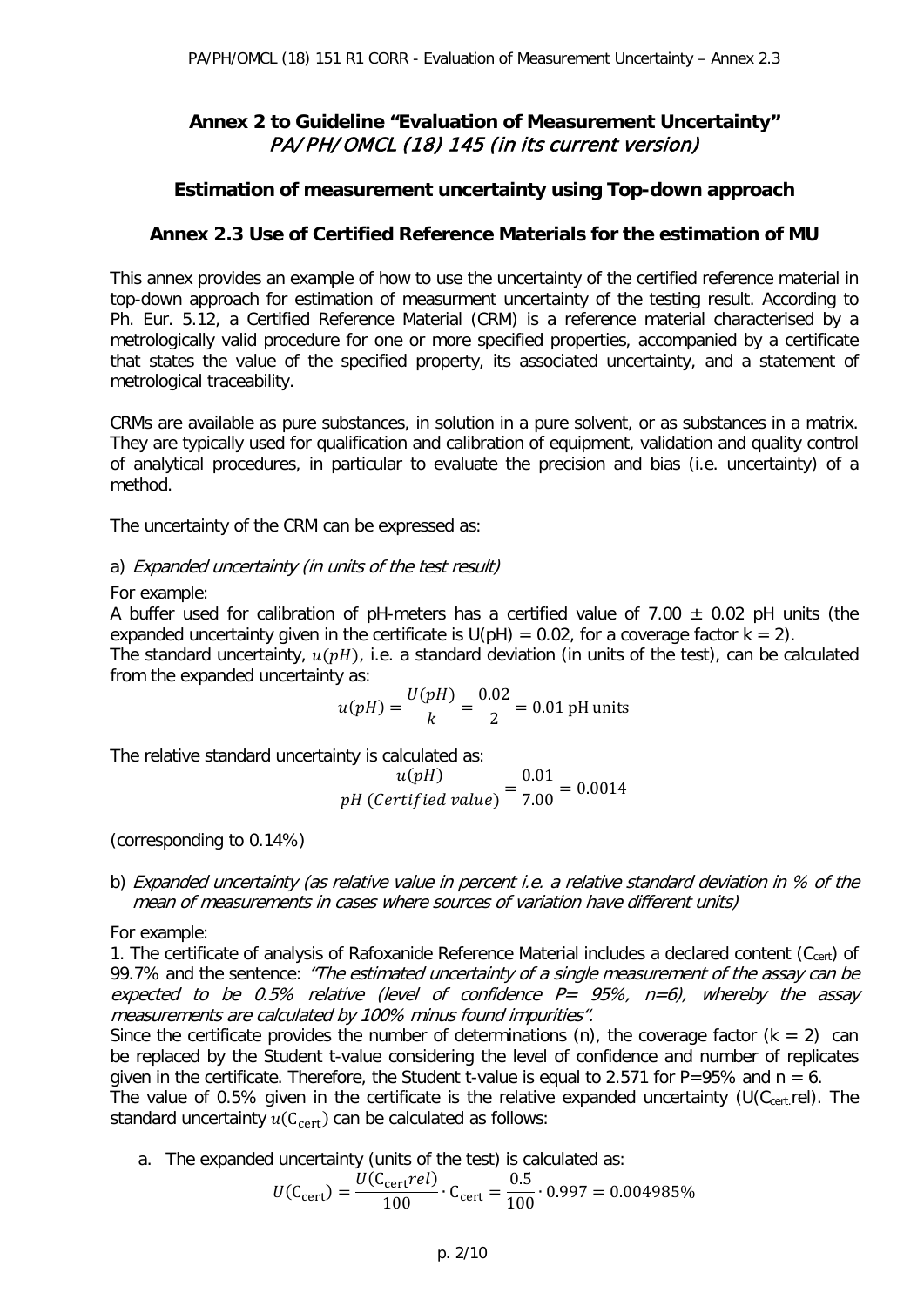b. The standard incertainty  $u(C<sub>cert</sub>)$  in units of the test can be calculated from the expanded uncertainty as:

$$
u(C_{\text{cert}}) = \frac{U(C_{\text{cert}})}{t - value} = \frac{0.004985}{2.571} = 0.001939\%
$$

2. Perchloric acid solution 0.1 mol/L in acetic acid is provided with a certificate which contains the following information:  $C_{\text{cert}} = 0.1003$  mol/L  $\pm$  0.2%, 95% level of confidence.

Since the number of determinations (n) is not mentioned in the certificate, the expanded uncertainty is calculated using a coverage factor  $k = 2$  for the given level of confidence,  $P = 95\%$ .

The expanded uncertainty (units of the test, mol/L) is calculated as:

$$
U(C_{\text{cert}}) = \frac{U(C_{\text{cert}} rel)}{100} \cdot C_{\text{cert}} = \frac{0.2}{100} \cdot 0.1003 = 0.0002 \text{ mol/L}
$$

The standard uncertainty (for a coverage factor  $k = 2$ ,  $P = 95\%$ ) is:

$$
u(C_{\text{cert}}) = \frac{U(C_{\text{cert}})}{k} = \frac{0.0002}{2} = 0.0001 \text{ mol/L}
$$

The relative standard uncertainty is:

$$
\frac{u(C_{\text{cert}})}{C_{\text{cert}}} = \frac{0.0001}{0.1003} = 0.001
$$

(corresponding to 0.1%)

## **Example: Estimation of uncertainty of measurement of recovery experiments during method validation study for determination of carprofen**

## **1. Description of the analytical procedure**

The content of the Carprofen in tablets was determined using a previously validated in house HPLC method, by performing two determinations from a pool of 5 grounded tablets.

#### **2. Estimation of measurment incertainty**

#### **2.1 Specification of measurand**

The measurand is the content of Carprofen in tablets, expressed as mg/tablet.

## **2.2 Quantification of the uncertainty of measurement using data from Certified Reference Materials**

The Carprofen reference material was used during the method validation to carry out recovery experiments. The following information is reported in the certificate of analysis:

Purity (C<sub>cert</sub>) is 99.7 %, 
$$
U = \pm 0.2
$$
 % (for  $k = 2$ ).

The standard uncertainty (in units of the test) is calculated as:

$$
u(C_{\text{cert}}) = \frac{U(C_{\text{cert}})}{k} = \frac{0.2}{2} = 0.1\%
$$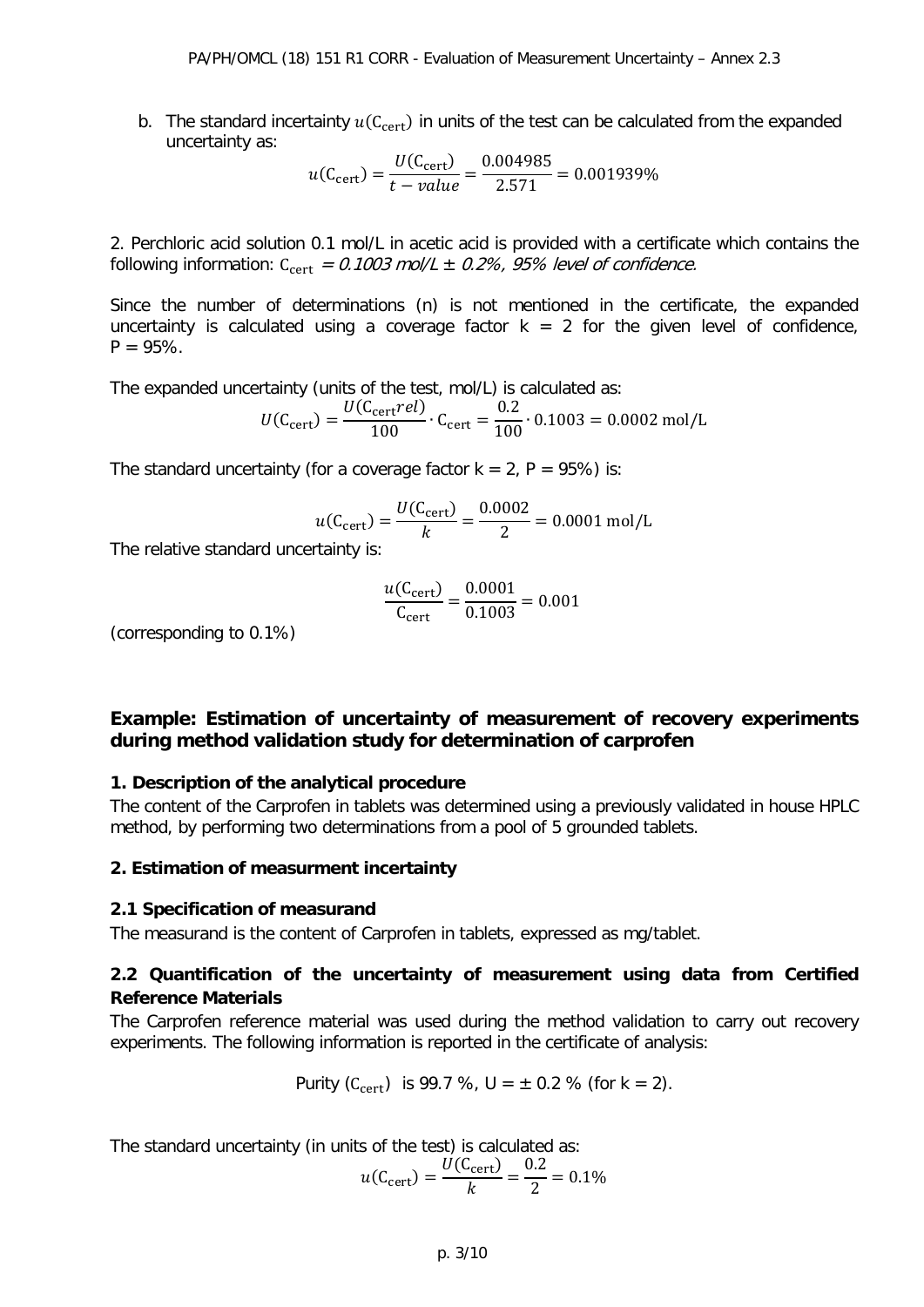The relative standard uncertainty is calculated as:

$$
\frac{u(C_{\text{cert}})}{C_{\text{cert}}} = \frac{0.1}{99.7} = 0.001 \text{ (corresponding to 0.1\%)}
$$

#### Uncertainty of recovery

Recovery experiments were performed by spiking samples of carprofen at concentration levels of 80, 100 and 120% of the nominal content (corresponding to 24.20, 30.25 and 36.30 mg/g of carprofen) by adding to a placebo appropriate volumes of a solution made using the Carprofen CRM.

The recovery (R) is calculated as a ratio of the obtained results ( $C_{obs}$ ) and the nominal value ( $C_{nom}$ ) and reported in Table 1.

| Concentration<br>level $(\%)$ | $C_{\text{nom}}$ | C <sub>obs</sub> | Recovery<br>R(%) | Number<br>of det. | Mean of<br>R(%) | $S(\%)$ |
|-------------------------------|------------------|------------------|------------------|-------------------|-----------------|---------|
| 80                            | 24.20            | 23.75            | 98.14            |                   |                 |         |
|                               | 24.20            | 23.63            | 97.64            | 3                 | 98.18           | 0.559   |
|                               | 24.20            | 23.90            | 98.76            |                   |                 |         |
| 100                           | 30.25            | 30.12            | 99.57            |                   |                 |         |
|                               | 30.25            | 29.98            | 99.11            | 3                 | 99.01           | 0.618   |
|                               | 30.25            | 29.75            | 98.35            |                   |                 |         |
| 120                           | 36.30            | 35.65            | 98.21            |                   |                 |         |
|                               | 36.30            | 35.89            | 98.87            | 3                 | 98.89           | 0.689   |
|                               | 36.30            | 36.15            | 99.59            |                   |                 |         |
|                               |                  |                  | Overall          | 9                 | 98.69           | 0.624   |

Table 1. Results from recovery experiments

The overall mean of the 9 recoveries  $(\overline{R})$  is a weighted mean calculated as:

$$
\overline{R} = \frac{N_{80\%} \cdot \overline{R}_{80\%} + N_{100\%} \cdot \overline{R}_{100\%} + N_{120\%} \cdot \overline{R}_{120\%}}{N_{80\%} + N_{100\%} + N_{120\%}}
$$

$$
\overline{R} = \frac{3 \cdot 98.18 + 3 \cdot 99.01 + 3 \cdot 98.89}{3 + 3 + 3} = 98.69\%
$$

The overall standard deviation  $(S)$  is a weighted standard deviation calculated as:

$$
S = \sqrt{\frac{(N_{80\%} - 1) \times S_{80\%}^2 + (N_{100\%} - 1) \times S_{100\%}^2 + (N_{120\%} - 1) \times S_{120\%}^2}{(N_{80\%} - 1) + (N_{100\%} - 1) + (N_{120\%} - 1)}}
$$

$$
S = \sqrt{\frac{(3 - 1) \times (0.559)^2 + (3 - 1) \times (0.618)^2 + (3 - 1) \times (0.689)^2}{(3 - 1) + (3 - 1) + (3 - 1)}} = 0.624 \, \%
$$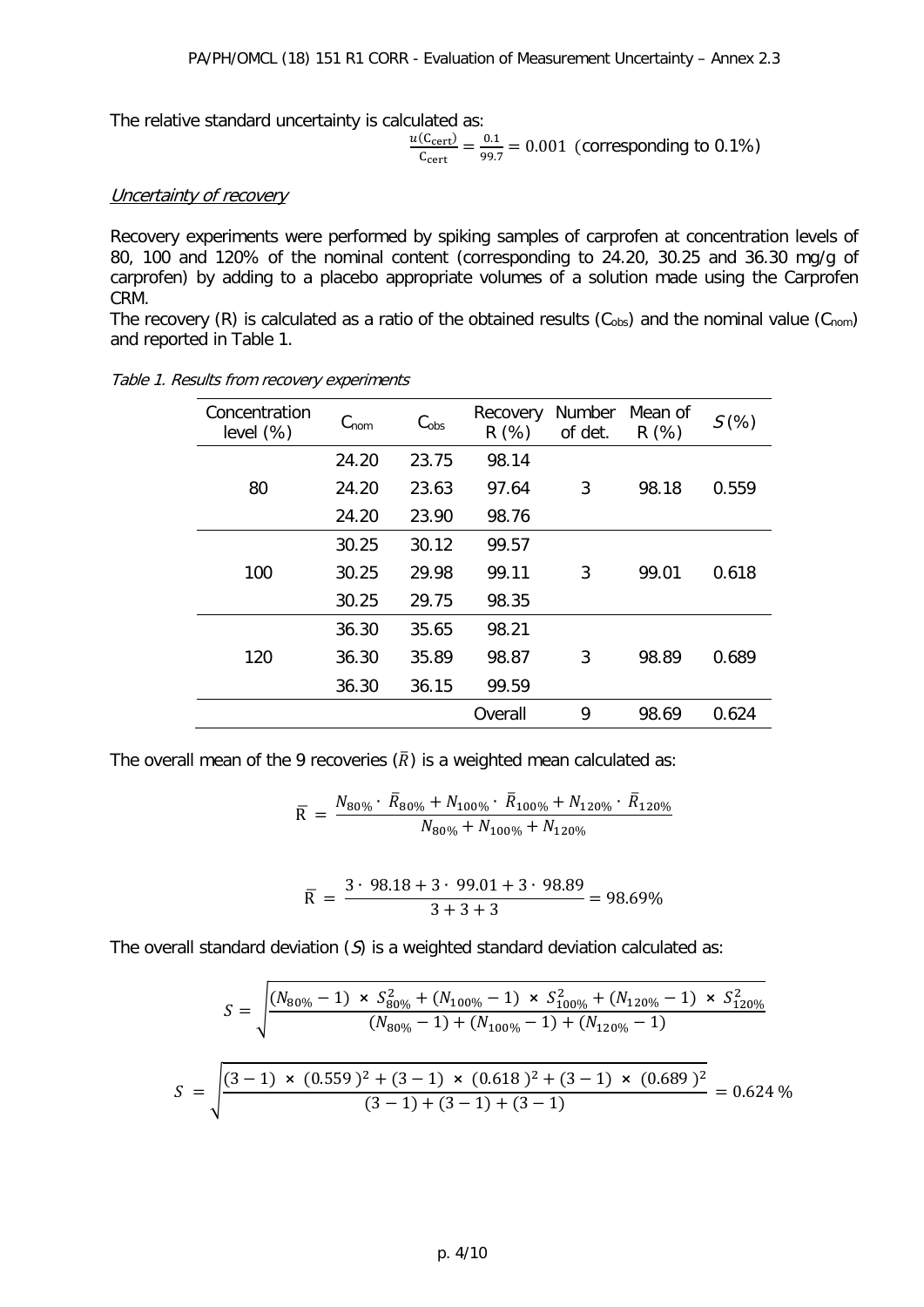The corresponding relative standard deviation (RSD) is calculated as:

$$
RSD = \frac{S}{\overline{R}} \cdot 100 = \frac{0.624}{98.69} \cdot 100 = 0.632\%
$$

The above formulae calculate a mean recovery and mean standard deviation across the different spike levels. They can be used only if the mean recoveries, in one hand, and standard deviations, on the other hand, of the spike levels are close enough. Otherwise, the uncertainty should be specifically calculated at each spike level.

#### Relative standard uncertainty of the mean recovery

The standard uncertainty  $u(\overline{R})$  of the mean recovery  $\overline{R}$ , is calculated as:

$$
u(\bar{R}) = \frac{S}{\sqrt{n}} = \frac{0.624}{\sqrt{9}} = 0.208\%
$$

The relative standard uncertainty of the mean recovery  $\bar{R}$ , is calculated as:

$$
\frac{u(\bar{R})}{\bar{R}} = \frac{0.208}{98.69} = 0.00211
$$
 (corresponding to 0.211%)

The relative combined standard uncertainty of  $\bar{R}$  is calculated by combining the relative standard uncertainty of  $\bar{R}$   $(\frac{u(R)}{\bar{R}})$  and relative standard uncertainty of the CRM  $(\frac{u(C_{\text{cert}})}{C_{\text{cert}}})$  given in the certificate:

$$
\frac{u_c(\bar{R})}{\bar{R}} = \sqrt{(\frac{u(\bar{R})}{\bar{R}})^2 + (\frac{u(C_{\text{cert}})}{C_{\text{cert}}})^2}
$$

$$
\frac{u_c(\bar{R})}{\bar{R}} = \sqrt{(0.00211)^2 + (0.001)^2} = 0.00233 \text{ (corresponding to 0.233%)}
$$

The uncertainty related to the preparation of the spiking solutions has not been taken into consideration in this calculation since is mostly considered negligible. However, detailed information is provided in Annex 1 if this contribution is to be considered.

#### Significance of bias

The bias is the difference between the mean value obtained and the nominal value. It can be expressed as absolute or relative (%). It is important to evaluate if the estimated bias is statistically significant or not, in order to evaluate the need for a potential correction of the final result.

The significance of the bias is evaluated by comparison of a calculated Student's t-value  $(t_{calc})$  to a critical Student's t-value.  $t_{calc}$  is calculated as:

$$
t_{calc} = \frac{\overline{R} - E}{\sqrt{(u_c(\overline{R})^2 + u(C_{cert})^2)}}
$$

When the recoveries are expressed in % of the expected concentration level, the expected value  $E = 1$  (or 100%). In the example of carprofen CRM:

$$
t_{calc} = \frac{0.9869 - 1}{\sqrt{0.00208^2 + 0.001^2}} = -5.69.
$$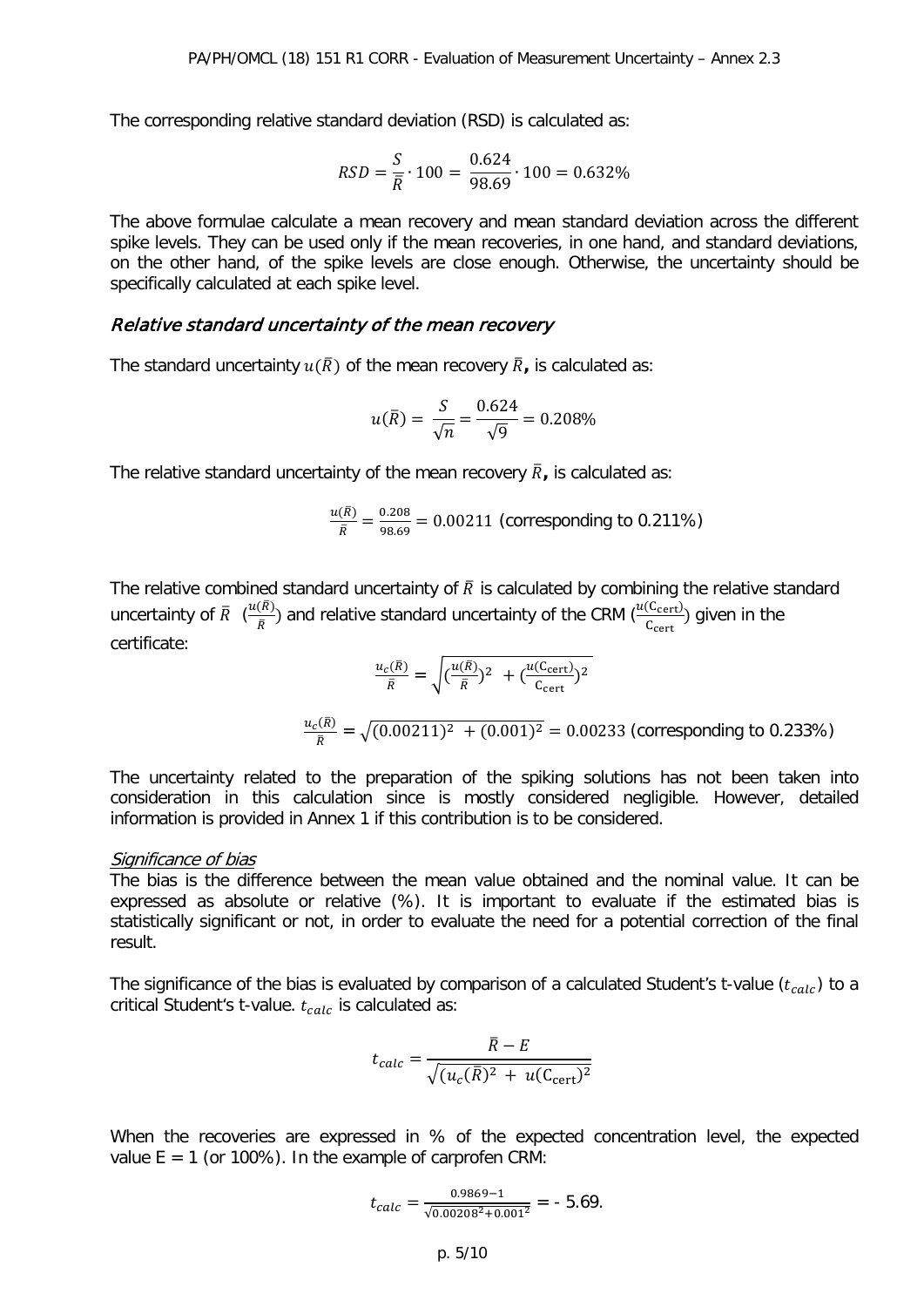The sign of the calculated t-value informs about the bias, which is negative (i.e. the tablet content is underestimated on average).

The critical Student's t-value is equal to 2.45 considering the sum of degrees of freedom of each concentration level (6 in total, i.e. 2 degrees of freedom times 3 concentration levels) and a level of confidence  $P = 95\%$ .

The bias is therefore statistically significant, as the calculated t-value, in absolute (5.69), is greater than the critical value (2.45).

#### Case 1: Significant bias with correction

If the bias is significant, the final assay result may be corrected by dividing the mean assay value by the mean recovery (in % divided by 100).

The assay result of Carprofen tablets is 48.60 mg/tablet (RSD =  $0.98\%$ ), obtained as mean of 2 determinations from a pool of 5 grounded tablets. The corrected mean is calculated as:

$$
Corrected mean value = \frac{48.60}{0.9869} = 49.25 mg/tablet
$$

The relative combined standard uncertainty of the corrected mean can be calculated by combining  $\frac{u_c(R)}{\bar{R}}$  and RSD<sup>2</sup> divided by the number of assay determinations as given below:

$$
\frac{u_c(\text{Corrected mean})}{\text{Corrected mean}} = \sqrt{\frac{RSD^2}{n} + (\frac{u_c(\overline{R})}{\overline{R}})^2}
$$

$$
\frac{u_c(\text{Corrected mean})}{\text{Corrected mean}} = \sqrt{\frac{0.0098^2}{2} + (0.00233)^2} = 0.00767
$$

Alternatively, the relative combined standard uncertainty can be calculated using the variability from the spiking experiments (as given in paragraph 4) rather than the variability calculated during the assay.

$$
\frac{u_c(\text{Corrected mean})}{\text{Corrected mean}} = \sqrt{\frac{0.0632^2}{9} + (0.00233)^2} = 0.00314
$$

The expanded uncertainty (coverage factor  $k = 2$ , 95 % level of confidence) is calculated as:

$$
U = k \cdot \frac{u_c(\text{Corrected mean})}{\text{Corrected mean}} \cdot \text{Corrected mean}
$$

Considering the two assay determinations:

$$
U = 2 \cdot 0.00767 \cdot 48.60 = 0.75 \, mg/table
$$

Considering the spiking experiments:

$$
U = 2 \cdot 0.00314 \cdot 48.60 = 0.31 \, mg/tablet
$$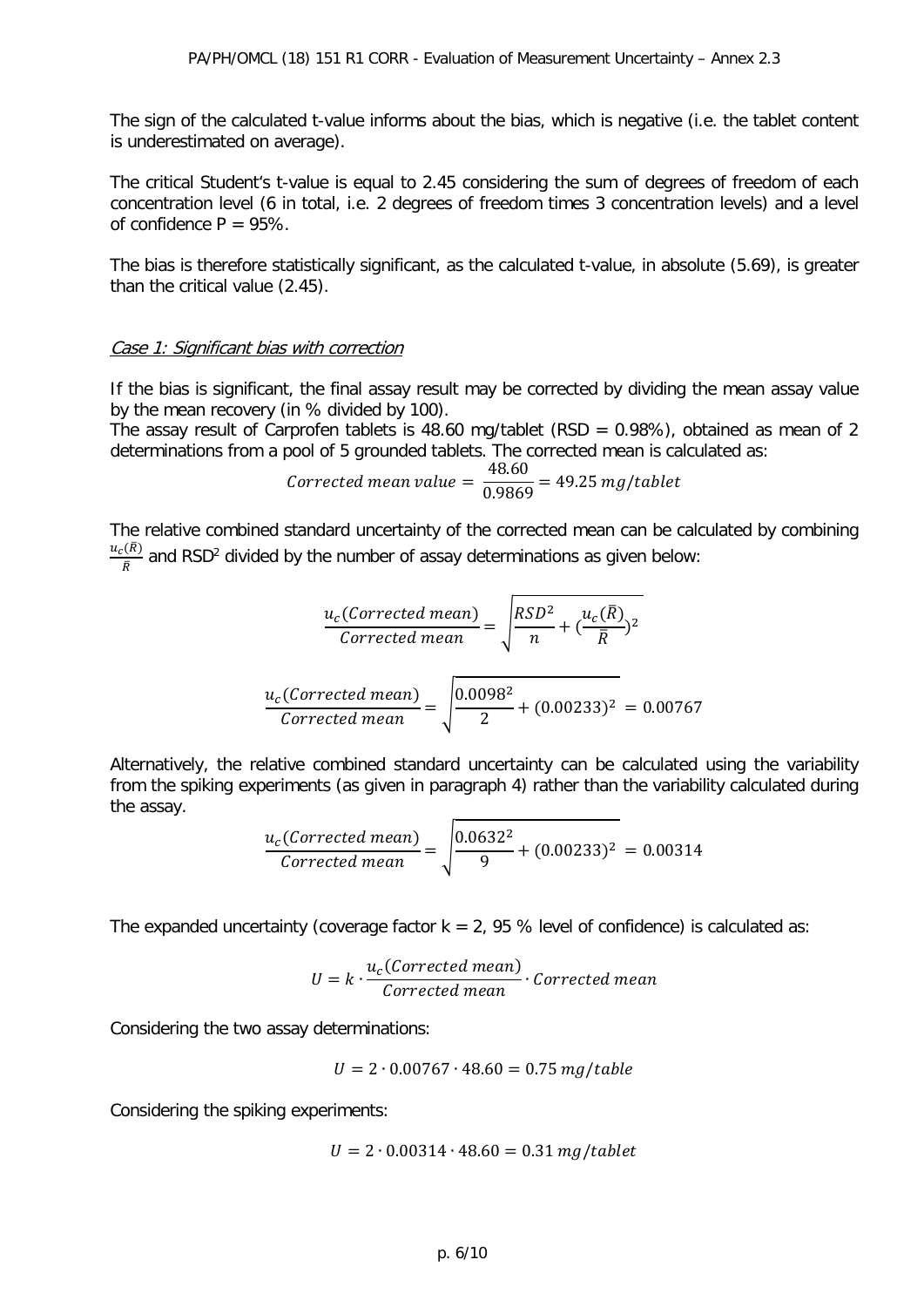#### Case 2: Significant bias without correction

If the bias is significant but no correction of the assay is applied, the calculation of the relative combined standard uncertainty is as:

$$
\frac{u_c(\text{mean})}{\text{mean}} = \sqrt{\frac{RSD^2}{n} + (\frac{u_c(\overline{R})}{\overline{R}})^2 + \text{bias}^2}
$$

n= number of assay determinations.

Considering the two assay determinations:

$$
\frac{u_c(\text{mean})}{\text{mean}} = \sqrt{\frac{0.0098^2}{2} + (0.00233)^2 + (1 - 0.9869)^2} = 0.0150
$$

Considering the spiking experiments:

$$
\frac{u_c(\text{mean})}{\text{mean}} = \sqrt{\frac{0.0632^2}{9} + (0.00233)^2 + (1 - 0.9869)^2} = 0.0135
$$

The expanded uncertainty (coverage factor  $k = 2$ , 95 % level of confidence) is calculated as:

$$
U = k \cdot \frac{u_c(\text{mean})}{\text{mean}} \cdot \text{mean}
$$

Considering the two assay determinations:

$$
U = 2 \cdot 0.0150 \cdot 48.60 = 1.46 \, mg/tablet
$$

Considering the spiking experiments:

$$
U = 2 \cdot 0.0135 \cdot 48.60 = 1.31 \, mg/tablet
$$

#### Case 3: Non significant bias

Assuming that the spiking experiments led to a mean recovery of 99.95 % (n = 9) and a standard deviation of 0.253 %, the combined uncertainty of the mean recovery is calculated in two steps: The standard uncertainty  $u(\overline{R})$  of the mean recovery  $\overline{R}$ , is calculated as:

$$
u(\bar{R}) = \frac{S}{\sqrt{n}} = \frac{0.253}{\sqrt{9}} = 0.0843\%
$$

The relative standard uncertainty of the mean recovery  $\bar{R}_i$ , is calculated as:

$$
\frac{u(R)}{\bar{R}} = \frac{0.0843}{99.95} = 0.000843
$$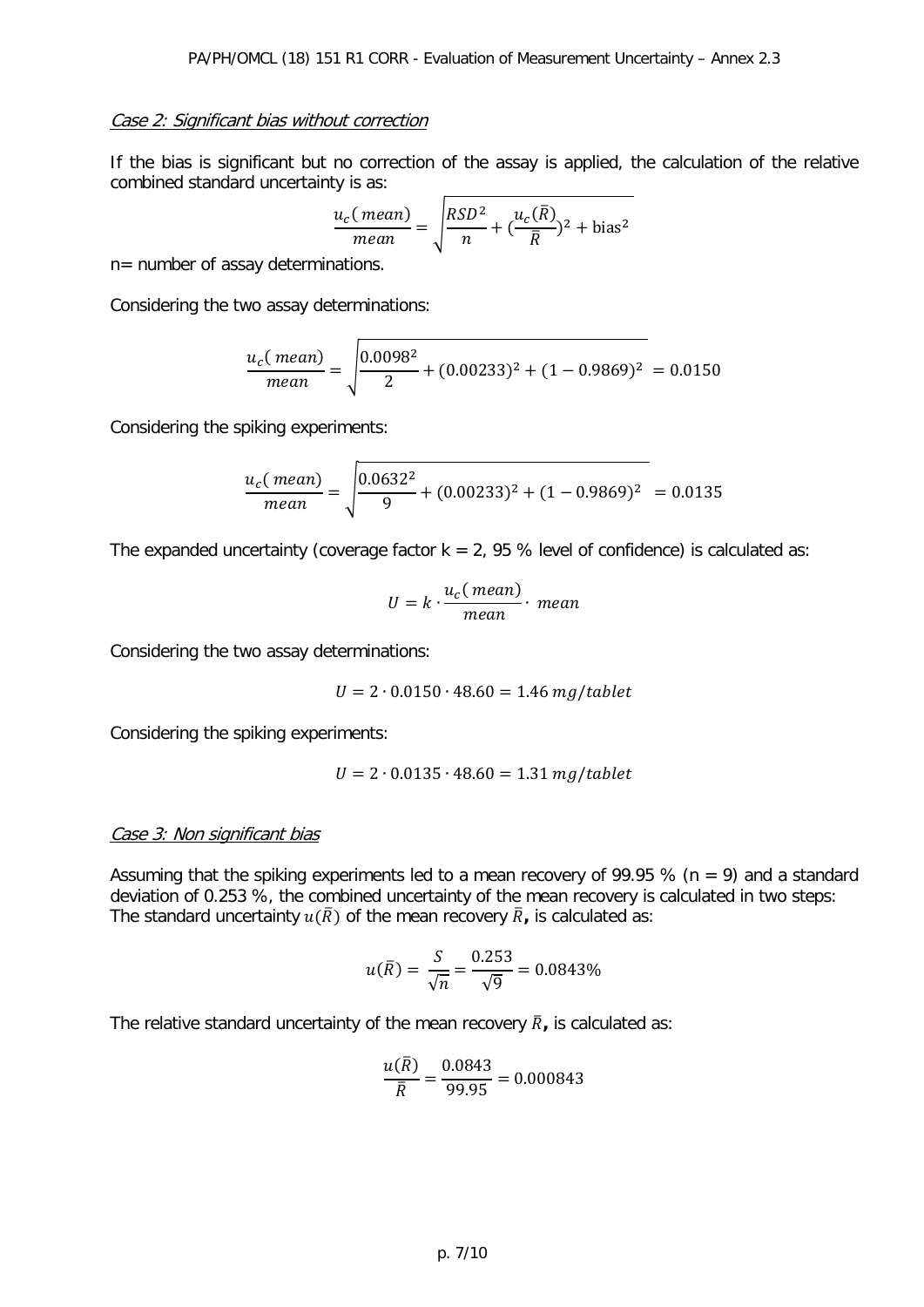The relative combined standard uncertainty is obtained by:

$$
\frac{u_c(\bar{R})}{\bar{R}} = \sqrt{\left(\frac{u(\bar{R})}{\bar{R}}\right)^2 + \left(\frac{u(C_{\text{cert}})}{C_{\text{cert}}}\right)^2}
$$

$$
\frac{u_c(\bar{R})}{\bar{R}} = \sqrt{(0.000843)^2 + (0.001)^2} = 0.00131
$$

Then, the significance of the bias is evaluated by the mean of a Student's t-test:

$$
t_{calc} = \frac{\bar{R} - E}{\sqrt{u_c(\bar{R})^2 + u(C_{\text{cert}})^2}} = \frac{0.9995 - 1}{\sqrt{0.000843^2 + 0.001^2}} = -0.381
$$

The sign of the calculated t-value informs about the bias, which is negative (i.e. the tablet content is underestimated on average) but found to be not significant. Indeed, the t-value, in absolute, is lower than the critical value, 2.45, calculated for 6 degrees of freedom (2 degrees of freedom times 3 concentration levels) and a level of confidence of  $P = 95\%$ .

The correction is not needed but the uncertainty of the mean bias should be included in the combined uncertainty. Then the relative combined standard uncertainty of the reported mean value will be calculated as:

$$
\frac{u_c(\text{mean})}{\text{mean}} = \sqrt{\frac{RSD^2}{n} + (\frac{u_c(\bar{R})}{\bar{R}})^2}
$$

Considering the two assay determinations:

$$
\frac{u_c(\text{mean})}{\text{mean}} = \sqrt{\frac{0.0098^2}{2} + (0.00131)^2} = 0.00705
$$

Considering the spiking experiments:

$$
\frac{u_c(\text{mean})}{\text{mean}} = \sqrt{\frac{0.00632^2}{9} + (0.00131)^2} = 0.0025
$$

The expanded uncertainty (coverage factor  $k = 2$ , 95 % level of confidence) is calculated as:

$$
U = k \cdot \frac{u_c(\text{mean})}{\text{mean}} \cdot \text{mean}
$$

Considering the two assay determinations:

$$
U = 2 \cdot 0.00705 \cdot 48.60 = 0.69 mg/tablet
$$

Considering the spiking experiments:

$$
U = 2 \cdot 0.0025 \cdot 48.60 = 0.24 \, mg/tablet
$$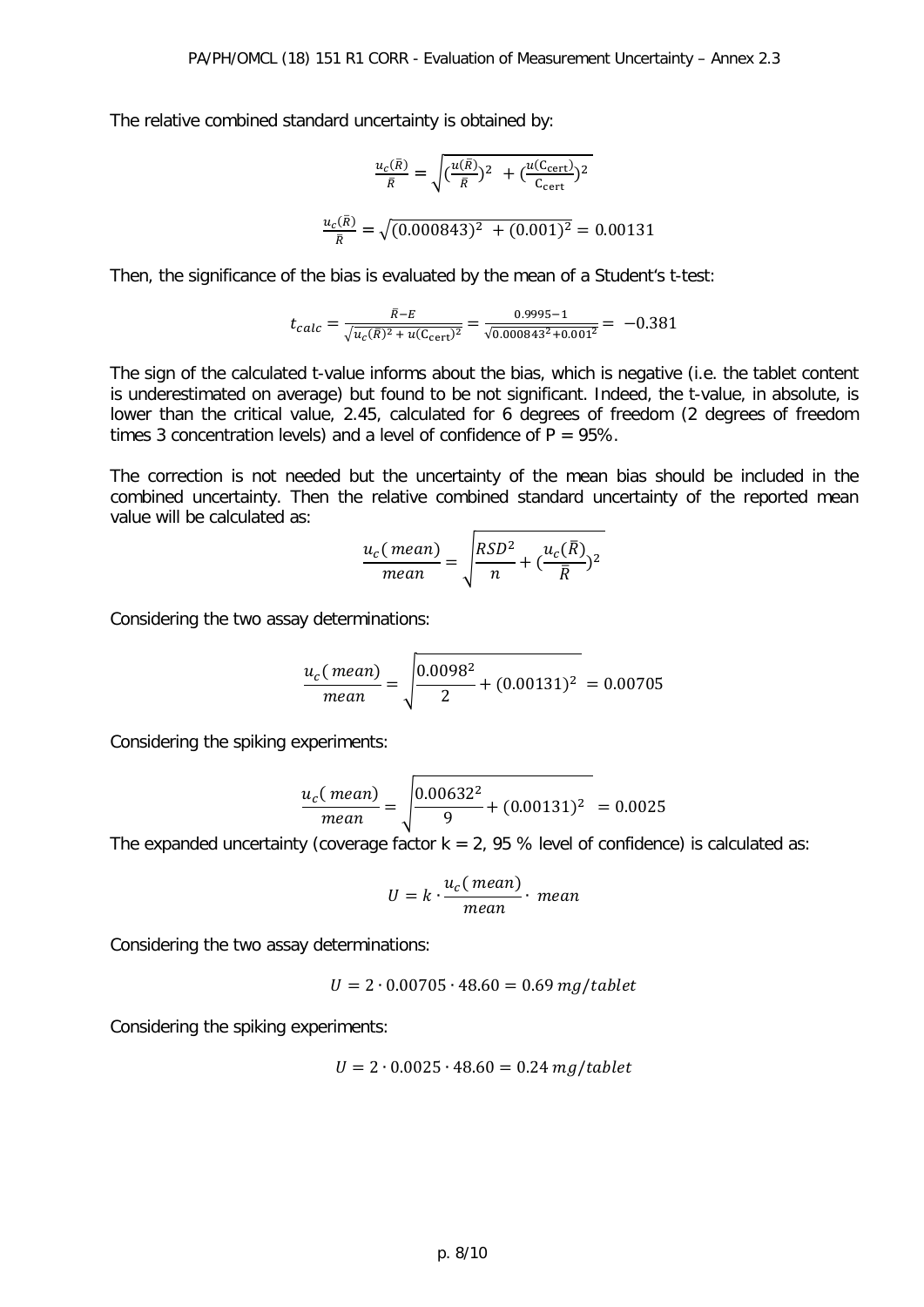## **2.3 Reporting of results**

#### Case 1: Significant bias with correction

(49.25  $\pm$  0.75) mg/tablet considering n= 2 assay determination (49.25  $\pm$  0.31) mg/tablet considering n= 9 spiking experiments

#### Case 2: Significant bias without correction

(48.60  $\pm$  1.46) mg/tablet considering n= 2 assay determination (48.60  $\pm$  1.31) mg/tablet considering n= 9 spiking experiments

#### Case 3: Non significant bias

 $(48.60 \pm 0.69)$  mg/tablet considering n= 2 assay determination (48.60  $\pm$  0.24) mg/tablet considering n= 9 spiking experiments

|                                                                       | U              | <b>Result to be reported</b> |
|-----------------------------------------------------------------------|----------------|------------------------------|
| Case 1 - Significant bias with<br>correction (assay)                  | 0.75 mg/tablet | $(49.25 \pm 0.76)$ mg/tablet |
| Case 1 - Significant bias with<br>correction (spiking experiments)    | 0.31 mg/tablet | $(49.25 \pm 0.31)$ mg/tablet |
| Case 2 - Significant bias without<br>correction (assay)               | 1.46 mg/tablet | $(48.60 \pm 1.46)$ mg/tablet |
| Case 2 - Significant bias without<br>correction (spiking experiments) | 1.31 mg/tablet | $(48.60 \pm 1.31)$ mg/tablet |
| Case 3 - Insignificant bias (assay)                                   | 0.69 mg/tablet | $(48.60 \pm 0.69)$ mg/tablet |
| Case 3 - Insignificant bias<br>(spiking experiments)                  | 0.24 mg/tablet | $(48.60 \pm 0.24)$ mg/tablet |

Table 3. Summary of results for cases 1, 2 and 3

#### **3. References**

1. S L R Ellison and A Williams (Eds). Eurachem/CITAC guide: Quantifying Uncertainty in Analytical Measurement, Third edition, (2012) ISBN 978-0-948926-30-3. Available from www.eurachem.org.